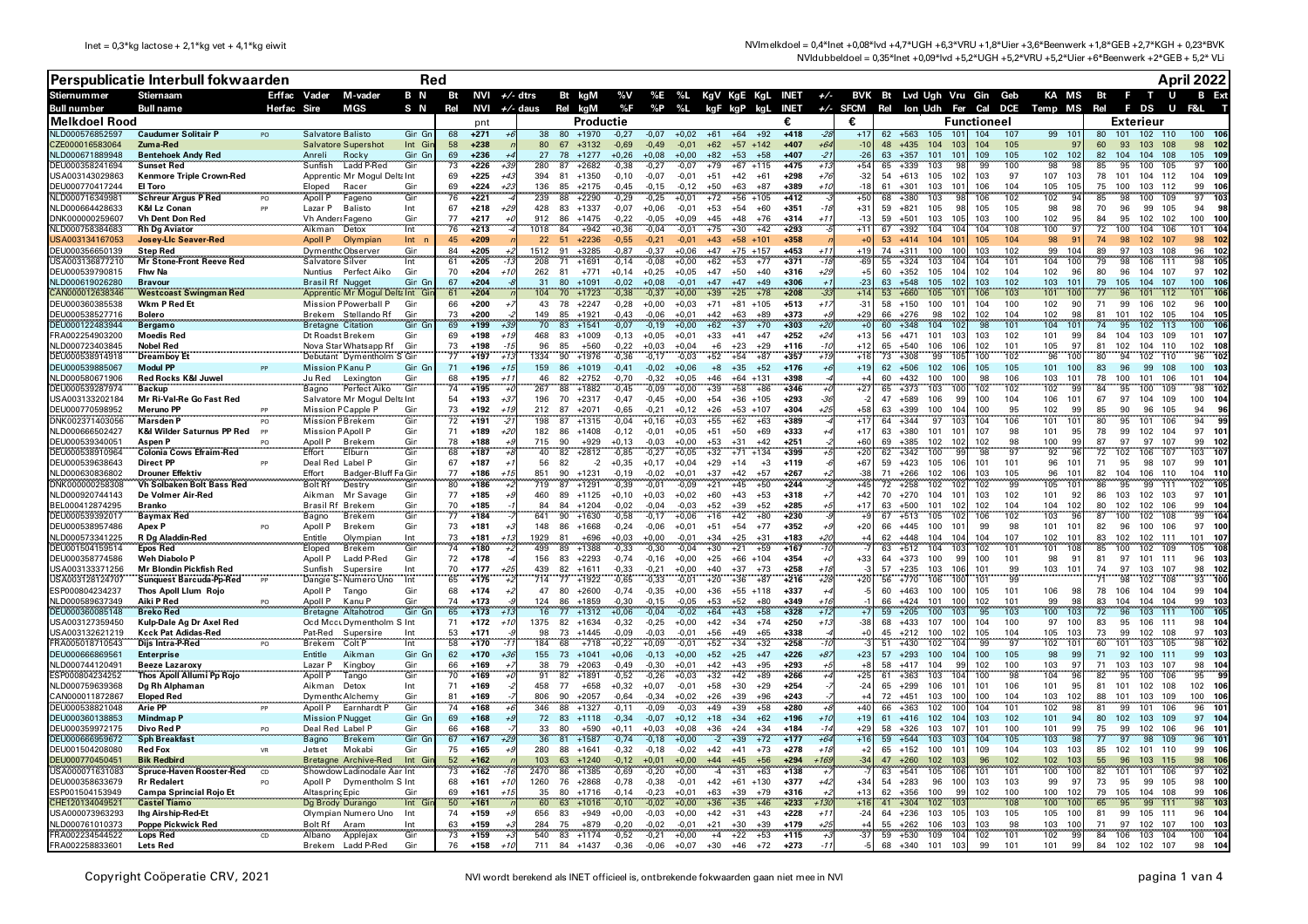|                                    | Perspublicatie Interbull fokwaarden                 | Red           |                                    |                                            |                         |          |                  |                     |                      |                      |                    |                    |                    |                |                                   |                  |        |                |          |                                                          |                 |                           |                 | April 2022                          |          |                                      |                    |                                 |
|------------------------------------|-----------------------------------------------------|---------------|------------------------------------|--------------------------------------------|-------------------------|----------|------------------|---------------------|----------------------|----------------------|--------------------|--------------------|--------------------|----------------|-----------------------------------|------------------|--------|----------------|----------|----------------------------------------------------------|-----------------|---------------------------|-----------------|-------------------------------------|----------|--------------------------------------|--------------------|---------------------------------|
| <b>Stiernummer</b>                 | <b>Stiernaam</b>                                    |               | Erffac Vader                       | M-vader                                    | B N                     | Bt       |                  | NVI $+/$ dtrs       |                      | Bt kgM               |                    |                    |                    |                |                                   |                  |        |                |          | %V %E %L KgV KgE KgL INET +/- BVK Bt Lvd Ugh Vru Gin Geb |                 |                           |                 | KA MS Bt                            |          | <b>E</b> T                           | <b>U</b>           |                                 |
| <b>Bull number</b>                 | <b>Bull name</b>                                    | Herfac        | Sire                               | MGS                                        | S N                     | Rel      | NVI              | $+/-$ daus          |                      | Rel kaM              | %F                 | %P                 | %L                 | kgF kgP kgL    |                                   | INET             |        |                |          | +/- SFCM Rel lon Udh Fer Cal DCE Temp MS Rel             |                 |                           |                 |                                     |          | F DS                                 | U                  |                                 |
| <b>Melkdoel Rood</b>               |                                                     |               |                                    |                                            | Int                     | 67       | pnt<br>$+158$    | 545                 | 75                   | Productie<br>$+1154$ |                    |                    |                    |                |                                   | €<br>$+175$      |        | €              |          | $+311$<br>103                                            | 106             | <b>Functioneel</b><br>107 | 106             | 103<br>95                           |          | <b>Exterieur</b><br>105              | 105                | -103                            |
| CHE120125555338<br>USA000071692203 | <b>Tgd-Holstein Starlight</b><br><b>Bigstar-Red</b> |               | Bigstar<br>Dymenth Bookem          | Aikman                                     | Gin                     | 84       | $+155$           | 084                 | 91                   | $+1577$              | $-0,28$<br>$-0,52$ | $-0,16$<br>$-0,38$ | $-0,01$<br>$+0,08$ | $+25$<br>$+20$ | $+26$<br>$+52$<br>$+19$<br>$+80$  | $+144$           |        | $+1^{\circ}$   | 55<br>76 | $+448$<br>103                                            | 102             | 105                       | 98              | 100<br>۰ä                           | 76<br>90 | 102<br>96<br>103                     | 109                | 98<br>102 105                   |
| DEU000358241676                    | Deep Red P                                          |               |                                    | Debutant Ladd P-Red                        | Gin                     | 75       | $+158$           | 414                 | 89                   | $+588$               | $+0,02$            | $-0,07$            | $+0,10$            | $+28$          | $+15$<br>$+36$                    | $+131$           |        | $-14$          | 70       | $+436$<br>105                                            | 108             | 101                       | 96              | 102<br>-97                          | 80       | 94                                   | 105 108            | 96 10                           |
| ILD000744710160                    | <b>Heja Rd Cherryto</b>                             |               | Salvatore Sargeant                 |                                            | Int                     | 25       | $+157$           |                     | 52                   | $+2793$              | $-0.56$            | $-0.35$            | 0.00+              | $+63$          |                                   | $+425$           |        |                |          |                                                          |                 |                           |                 |                                     |          |                                      |                    |                                 |
| AN000012111876:<br>CHE120135290441 | <b>Vogue Revival-Red</b><br>Mr Lean Sq              |               | Atwork<br>Aaent                    | Aikman<br>Numero Uno                       | Int<br>Int <sub>n</sub> | 69<br>45 | $+155$<br>$+155$ | 444                 | 79<br>78<br>66       | $+426$<br>$+1194$    | $+0,59$<br>$-0,15$ | $-0,01$<br>$-0,20$ | $+0,01$<br>$+0,00$ | $+70$<br>$+39$ | $+14$<br>$+20$<br>$+24$<br>$+54$  | $+210$<br>$+197$ |        | $-25$          | 58<br>26 | $+340$<br>104<br>$+367$                                  | 106             | 102<br>106                | 105<br>99       | 104<br>9<br>105<br>109              | 77<br>63 | 100<br>100                           | 103 106<br>102 110 | 99 10:<br>98 105                |
| DEU000666993670                    | Payred                                              |               | Payball                            | <b>Brekem</b>                              | Gin                     | 71       | $+153$           |                     | 76<br>84             | $+1921$              | $-0,50$            | $-0.34$            | $-0.03$            | $+35$          | $+35$<br>+84                      | $+242$           |        | $-2!$          |          | $+287$<br>100                                            | 104             | 103                       | 102             | 97<br>102                           | 80       | 104<br>104                           | 109                | 107<br>101                      |
| JSA003130641882                    | <b>Maxbo Red</b>                                    |               | Entitle                            | Mogul                                      | Int                     | 73       | $+153$           | 671                 | 85                   | $+1780$              | $-0,51$            | $-0,33$            | $+0,00$            | $+29$          | $+31$<br>$+81$                    | $+212$           |        | $+28$          | 64       | 102<br>$+282$                                            | 99              | 108                       | 110             | 102<br>102                          | 68       | 97<br>101                            | 108                | 105<br>103                      |
| DEU000538944176<br>DEU000666321958 | Nutcracker<br>Mr. Marco                             |               | Nugget<br>Magenta Niagra           | Aikman                                     | Gir<br>Gir              | 73<br>80 | $+152$<br>$+152$ | 166<br>496          | 89                   | 87 +1182<br>$+1940$  | $+0,00$<br>$-0.55$ | $-0,14$<br>$-0.44$ | $-0,07$<br>$+0.12$ | $+53$<br>$+31$ | $+29$<br>$+47$<br>$+25$<br>$+101$ | $+244$<br>$+198$ |        | $+37$<br>$+4!$ | 65<br>72 | $+326$<br>101<br>105<br>$+407$                           | 103<br>100      | 99<br>107                 | 100<br>102      | 99<br>100<br>97<br>101              | 82<br>87 | 100<br>97<br>98                      | 101 103<br>107     | 96<br>100<br>100<br>95          |
| AN000108250898                     | <b>Snowbiz Stonewall Red</b>                        |               |                                    | Dymenth Snowman                            | Int                     | 73       | $+152$           | 688                 | 81                   | $+1754$              | $-0,43$            | $-0.39$            | $-0.01$            | $+36$          | $+24$<br>$+79$                    | $+198$           | +2     | $+35$          | 63       | 99<br>$+346$                                             | 105             | 105                       | 104             | 100<br>100                          | 81       | 96<br>101                            | 106                | 97<br>101                       |
| DEU000121923922                    | Baker Redn                                          |               | <b>Blueprint Kanu P</b>            |                                            | Gir                     | 78       | $+152$           | 750                 | 90                   | $+1814$              | $-0.70$            | $-0,32$            | $+0,07$            | $+11$          | $+33$<br>$+90$                    | $+185$           |        | $+26$          | 68       | $+570$<br>102                                            | 100             | 104                       | 104             | 102<br>104                          | 87       | 97<br>100                            | 105                | 101<br>102                      |
| JSA000072285756<br>DEU000122288213 | <b>Triplecrown Ss Desired</b><br><b>Aperol P</b>    |               | Apoll P                            | Supersire Ladinodale Aar Int<br>Ladd P-Red | Gin                     | 69<br>74 | $+151$<br>$+151$ | 838<br>263<br>+5    | 77<br>88             | $+2316$<br>$+1591$   | $-0.31$<br>$-0,09$ | $-0.21$<br>$-0,06$ | $+0.00$<br>$-0,07$ | $+71$<br>$+62$ | $+61$<br>$+105$<br>$+51$<br>$+66$ | $+431$<br>$+359$ | $+10$  | $+17$<br>$+14$ | 66<br>66 | 98<br>$+18$<br>97<br>$+366$                              | 101<br>99       | 100<br>104                | 104<br>100      | 102<br>10                           | 76<br>84 | 102<br>96<br>96<br>100               | 104<br>104         | 92<br>97<br>93<br>97            |
| NLD000653401281                    | Share Dg Ponderosa Tiger Red VR                     |               | Capital G: Headliner               |                                            | Gin                     | 77       | $+151$           | 342                 | 86                   | $+1953$              | -0,18              | $-0,30$            | $+0,03$            | $+69$          | $+40$<br>$+92$                    | $+337$           |        | $-13$          | 66       | $+242$<br>100                                            | $10^{\circ}$    | 101                       | 98              | 104<br>-97                          | 85       | 100<br>94                            | 107                | 98<br>$10^{\circ}$              |
| DEU000539963307                    | Samba<br>                                           |               |                                    | Salvatore Whatsapp Rf                      | Gin Gr                  | 65       | $+151$           |                     | 77<br>18             | $+1862$              | $-0,53$            | $-0,16$            | $-0,06$            | $+30$          | $+51$<br>$+79$                    | $+296$           |        |                | 59       | $+201$<br>100                                            | 103             | 102                       | 101             | 102<br>100                          | 72       | 100<br>105                           | 108                | 96<br>103                       |
| JLD000662950071<br>NLD000645569836 | Pokemon P<br><b>Red Rocks Lazar P</b>               | PO            | Powerpla Snow Rf<br>Label P        | Snowman                                    | Gin<br>Gin              | 80<br>77 | $+150$<br>$+150$ | 1063<br>334         | 90<br>89             | $+1554$<br>$+1326$   | $-0,30$<br>$-0,28$ | +0,00<br>$-0,02$   | $+0,07$<br>$+0,04$ | $+40$<br>$+33$ | $+56$<br>$+78$<br>$+46$<br>$+64$  | $+337$<br>$+277$ |        | $+34$<br>$+23$ | 71<br>73 | 101<br>$+225$<br>$+370$<br>106                           | 97<br>96        | 98<br>100                 | 102<br>101      | 98<br>106<br>96<br>93               | 88<br>82 | 105<br>103<br>101<br>103             | 108<br>104         | 107<br>102<br>97<br>101         |
| DEU000122288261                    | <b>Atomic PF</b>                                    |               | Anoll P                            | Fageno                                     | Gir                     | 78       | $+150$           | 1075                | 90                   | $+1642$              | $-0.41$            | $-0.21$            | $+0.03$            | $+33$          | $+38$<br>$+78$                    | +249             |        |                | 68       | $+463$<br>100                                            | 10 <sup>1</sup> | 103                       | 99              | 101<br>99                           | 88       | 101<br>105                           | 108                | 97                              |
| EU000770330696                     | Red Rocks K&I Ruw Novum Re                          |               | Nugget                             | Ellmau                                     | Gin                     | 68       | $+150$           |                     | 40<br>82             | $+858$               | $-0,05$            | $-0,10$            | $+0,08$            | $+34$          | $+22$<br>$+46$                    | $+175$           |        | $+10$          | 62       | $+335$<br>102                                            |                 | 100                       | 100             | 99                                  | 72       | 104<br>96                            | 106                | 103<br>100                      |
| DEU000122298100<br>CAN000110621386 | Silky-Red                                           |               | Sveen P                            | Kanu P                                     | Gin<br>Gin Gn           | 74<br>64 | $+150$<br>$+149$ | 247                 | 88<br>77<br>18       | $+1612$<br>$+1570$   | $-0.62$<br>$-0.50$ | $-0.43$<br>$-0.21$ | $+0.04$<br>$+0.03$ | $+11$<br>$+21$ | $+77$<br>$+16$<br>$+36$<br>$+74$  | $+112$<br>$+214$ |        | $+5$<br>$-39$  | 66<br>58 | 100<br>$+539$<br>$+371$<br>100                           | 104<br>103      | 101<br>103                | 98<br>101       | 104<br>10!<br>100<br>103            | 84<br>78 | 98<br>104<br>102<br>105              | 111<br>111         | 104<br>108<br>102<br>108        |
| SP001504363940                     | <b>Stormy Red</b><br>Campa Bermejo Rojo             |               | Styx<br>Cinema                     | Rubicon<br>Casa De Lola X Gin              |                         | 67       | $+148$           |                     | 40<br>79             | $+2726$              | $-0.63$            | $-0.34$            | $+0.02$            | $+53$          | $+61$<br>$+126$                   | $+399$           |        |                | 58       | $+407$<br>101                                            | 93              | 98                        | 97              | 102<br>100                          | 71       | 102<br>104                           | 106                | 104<br>100                      |
| DEU001272471908                    | Armada P P                                          |               | Anoll P                            | Chipper P                                  | Gin                     | 83       | $+148$           | 3729                | 90                   | $+1998$              | $-0.48$            | $-0.23$            | $-0.02$            | $+40$          | $+48$<br>$+89$                    | $+308$           | $+14$  | $+36$          | 72       | 99<br>$+308$                                             | 100             | 105                       | 102             | 102<br>99                           | 89       | 100<br>98                            | 105                | 95<br>99                        |
| DEU000358346620<br>JSA000071630799 | Arizona PP<br>Pen-Col Berkley-Red CD                |               | Apoll P                            | Dellbov P<br>Lawn Boy Red Int              | Int                     | 61<br>75 | $+148$<br>$+148$ | 205<br>558          | 82<br>84             | $+1215$<br>$+820$    | $-0.09$<br>$-0,24$ | $-0.09$            | $+0.00$            | $+46$          | $+55$<br>$+35$<br>$+37$           | $+257$           | $-29$  | $+19$<br>$+16$ | 49       | $+368$<br>103<br>$+350$<br>104                           | 99              | 101<br>100                | 101<br>98       | 98<br>94<br>103<br>104              | 62       | 98<br>99<br>98<br>97                 | 109<br>112         | 96<br>102<br>96<br>10:          |
| ESP001503999962                    | Campa Javichu Rojo Et                               |               | Alchemy<br>Jabir                   | Epic                                       | Gir                     | 74       | $+147$           | 109                 | 83                   | $+2306$              | $-0.54$            | $-0,06$<br>$-0.38$ | $+0,00$<br>$+0.06$ | $+15$<br>$+46$ | $+24$<br>$+43$ $+111$             | $+141$<br>$+306$ |        | $-19$          | 67<br>65 | $+408$<br>99                                             | 101             | 102                       | 104             | 105<br>106                          | 73<br>83 | 99<br>103                            | 103                | 97<br>100                       |
| NLD000943819736                    | Dg Oh Effort-Red                                    |               | Pat-Red                            | Aikman                                     | Int<br>Gin              | 46       | +146             |                     | 59<br>58             | $+1418$              | $+0,03$            | $-0.15$            | $-0.01$            | +66            | $+36$<br>+64                      | +305             |        |                | 43       | $+254$<br>101                                            | 99              | 102                       | 103             | 100<br>10 <sup>7</sup>              | 74       | 99<br>103                            | 110                | 97<br>10                        |
| FRA002931254720                    | Saluden Noyal Red                                   |               | Dt Roadst Brekem                   |                                            |                         | 68       | $+146$           | 181                 | 82                   | $+1038$              | $-0,33$            | $-0,04$            | -0,06              | +16            | $+34$<br>$+42$                    | $+186$           |        | 49             | 57       | $+472$<br>103                                            | 103             | 104                       | 102             | 103<br>10                           | 79       | 106<br>103                           | 108                | 10<br>101                       |
| CHE120128393883<br>DEU000666321948 | <b>Tjr Amnesty</b><br>Albano                        |               | Pat-Red<br>Alchemy                 | Alchemy<br>Altabaxter                      | Int<br>Gin              | 71<br>85 | $+146$<br>$+146$ | 2054<br>+28<br>2416 | 76<br>91             | $+647$<br>$+678$     | $-0.21$<br>$-0.19$ | $+0,09$<br>$-0.17$ | $-0.01$<br>$-0.04$ | $+10$<br>$+13$ | $+31$<br>$+29$<br>$+9$<br>$+27$   | $+157$<br>$+72$  | +85    | $-17$<br>$+32$ | 63<br>77 | $+267$<br>102<br>$+502$<br>105                           | 108<br>103      | 104<br>102                | 104<br>100      | 98<br>108<br>102<br>103             | 79<br>92 | 96<br>103<br>103<br>101              | 110<br>106         | 94<br>$10^{\circ}$<br>99<br>104 |
| DEU000358403518                    | <b>Ben Red</b>                                      |               | <b>Brekan</b>                      | Kanu P                                     | Gin                     | 79       | $+145$           | 833<br>$+1$         | 90                   | $+1225$              | $-0,49$            | $-0,16$            | $-0,01$            | $+9$           | $+29$<br>$+55$                    | $+154$           | $+70$  |                | 69       | $+370$<br>103                                            | 102             | 101                       | 98              | 103<br>103                          | 88       | 101<br>105                           | 110                | 102<br>10 <sub>1</sub>          |
| DEU000538665075                    | <b>Laser PP</b>                                     |               | Label P                            | Ladd P-Red                                 | Gir                     | 80       | $+144$           | 1461                | 90                   | $+1153$              | $-0.34$            | $-0.10$            | $+0.01$            | $+20$          | $+32$<br>$+53$                    | $+189$           |        | $-14$          | 72       | $+396$<br>107                                            | 100             | 99                        | 102             | 99<br>104                           | 79       | 102<br>96                            | 103                | 99<br>100                       |
| NLD000666448448<br>CAN000012111904 | Sanderij Payback<br>Voque Pat S1904-Red             |               | Pat-Red                            | Perfect Ai Snowman<br>Aikman               | Gin<br>Int              | 78<br>56 | $+141$<br>$+139$ | 360                 | 90<br>69<br>73       | $+1557$<br>$+1813$   | $-0.25$<br>$-0,24$ | $-0.14$<br>$-0,27$ | $+0.01$<br>$-0,01$ | $+45$<br>$+57$ | $+42$<br>$+72$<br>$+38$<br>$+82$  | $+288$<br>$+300$ | $+14$  |                | 73<br>48 | $+231$<br>100<br>99<br>$+124$                            | 101<br>100      | 97<br>105                 | 99<br>105       | 103<br>107<br>101<br>$\overline{9}$ | 83<br>58 | 99<br>104<br>100<br>104              | 110<br>110         | 97<br>104<br>98<br>105          |
| USA000070611189                    | Aurora-Rama Archive-Red                             | <sub>CD</sub> |                                    | Ladd P-Re Co-Op Mac Pen Int                |                         | 72       | $+139$           |                     | 744<br>86            | $+1138$              | $+0.04$            | $-0.12$            | $-0.01$            | $+55$          | $+51$<br>$+30$                    | $+254$           |        |                | 70       | $+224$<br>103                                            | 101             | 99                        | 95              | 99<br>101                           | 70       | 97                                   | 101 106            | 95<br>100                       |
| DEU001082548367                    | Great<br>na mananana mana                           |               | Go Now R Morris                    |                                            | Gir                     | 76       | $+138$           | 659                 | 90                   | $+1714$              | $-0.17$            | $+0.00$            | $-0.06$            | $+60$          | $+62$<br>$+72$                    | +402             |        | $+10$          | 66       | $+279$<br>98                                             | 97              | 102                       | 101             | 100<br>105                          | 79       | 96<br>100                            | 101                | 101<br>100                      |
| DEU000358389043<br>USA003141305472 | Almo Red F<br><b>Luck-E Artisan-Red</b>             |               | Apoll P                            | Tabit<br>Apprentic Mr Apples Mcc Int n     | Gin                     | 70<br>51 | $+138$<br>$+137$ |                     | 59<br>84<br>65<br>95 | $+1147$<br>$+1680$   | $-0.25$<br>$-0.19$ | $-0.01$<br>$-0,25$ | $-0.10$<br>$-0.01$ | $+28$<br>$+56$ | $+40$<br>$+43$<br>$+36$<br>$+76$  | $+236$<br>$+288$ |        | $-60$          | 63<br>46 | 102<br>$+373$<br>100<br>$+254$                           | 102             | 97<br>104                 | 101<br>96       | 100<br>100<br>106<br>$10^{1}$       | 78<br>60 | 99<br>102<br>102 <sub>2</sub><br>105 | 109<br>108         | 103<br>97<br>99<br>105          |
| JSA003127565788                    | <b>Clear-Echo Altawi-Red</b>                        |               | Ocd Supe Pat-Red                   |                                            |                         | 4F       | +137             |                     |                      | 1348                 | $-0,36$            | $-0.14$            | $+0,00$            | $+26$          | $+35$                             | $+216$           |        |                |          | 101                                                      |                 | 108                       | 10 <sup>1</sup> | $101$<br>$\mathbf{Q}$               |          | 96<br>104                            | 112                | 93<br>102                       |
| NLD000746164268                    | Delta Pinkpop-Red PP                                |               |                                    | Praise P F Twist P Cd                      | Gir                     | 74       | +137             | 286                 | 88                   | $+946$               | $-0,07$            | -0,13              | $+0,00$            | +36            | $+22$<br>$+43$                    | $+179$           |        | $+2$           | 67       | $+157$<br>102                                            | 102             | 103                       | 102             | 100<br>10                           | 73       | 100<br>97                            | 106                | 101<br>98                       |
| USA003141428583<br>USA000072730841 | Ocd Drake Escobar P Red<br>Spruce-Haven Pro-Red     | PO            | Y-Whispe Balisto<br>Showdow Destry |                                            | Int<br>Int              | 64<br>68 | $+135$<br>$+134$ | 631<br>+21<br>322   | 82<br>80             | $+452$<br>$+755$     | $-0,05$<br>$-0,04$ | $-0,01$<br>$-0,06$ | $+0,00$<br>$+0.00$ | $+16$<br>$+30$ | $+15$<br>$+21$<br>$+22$<br>⊥34    | $+101$<br>$+163$ |        | $-13$<br>$+10$ | 44<br>58 | $+456$<br>103<br>$+335$<br>100                           | 104<br>107      | 104<br>99                 | 106<br>99       | 98<br>106<br>10 <sup>2</sup><br>99  | 69<br>68 | 100<br>103<br>99<br>۹Q               | 114<br>104         | 97<br>106<br>98<br>101          |
| NLD000843635001                    | Drouner Ajdh Kana Red                               |               | Kanu P                             | Badger-Bluff Fa Int                        |                         | 69       | $+134$           | 213                 | 85                   | $+709$               | $-0,49$            | $-0,11$            | $+0,00$            | $-12$          | $+16$<br>$+32$                    | $+50$            |        |                | 61       | $+706$<br>103                                            |                 | 101                       | 102             | 101<br>102                          | 69       | 101                                  | 109                | 101                             |
| DEU000538921512                    | Effizienz                                           |               | Effort                             | Julandy                                    | Gir                     | 74       | $+133$           | 128                 | 87                   | $+675$               | $-0,16$            | $-0,06$            | $+0,00$            | $+16$          | $+19$<br>$+31$                    | $+121$           |        | $+17$          | 66       | $+366$<br>108                                            | 102             | 96                        | 97              | 95<br>96                            | 82       | 94<br>103                            | 111                | 99<br>10 <sub>1</sub>           |
| DEU001405290682<br>DEU000359296801 | <b>Dunboy Red</b><br><b>Blow Red</b>                |               | Y-Whispe Olympiar<br>Brekan        | Galaxy                                     | Gin Gn<br>Gin           | 65<br>75 | +132<br>$+131$   | 443                 | 80<br>36<br>89       | $+1005$<br>$+2189$   | $-0,50$<br>$-0,59$ | $-0,17$<br>$-0,37$ | $+0.02$<br>$+0,05$ | $-1$<br>$+36$  | $+20$<br>$+48$<br>$+40$<br>$+105$ | $+94$<br>$+271$  | +12    | -34<br>$-16$   | 56<br>66 | $+461$<br>104<br>$+269$<br>105                           | 104             | 100<br>102                | 102<br>98       | 104<br>9 <sup>c</sup><br>104<br>10  | 76<br>79 | 95<br>97<br>104                      | 104 117<br>111     | 96<br>106<br>100                |
| USA003132348169                    | <b>St Gen Arvis Echo Red</b>                        |               | Arvis                              | <b>Main Event</b>                          | Int                     | 64       | $+131$           | 286<br>$+4!$        | 79                   | $+907$               | $-0.10$            | $-0.17$            | $+0.00$            | $+31$          | $+17$<br>$+41$                    | $+147$           | $+11!$ |                |          | $49 + 208$<br>103                                        | 103             | 102                       | 95              | 104<br>10 <sup>°</sup>              | 77       | 93                                   | 101 113            | 99<br>104                       |
| VLD000757315226                    | De Vrendt Deal Red P                                |               |                                    | Debutant Snowman                           | Gir                     | 81       | $+130$           | 683                 | 90                   | $+1050$              | $-0.22$            | $-0.17$            | $+0.08$            | $+27$          | $+22$<br>$+55$                    | $+163$           |        | $+53$          | 74       | $+188$<br>100                                            | 10f             | 103                       | 100             | 100<br>101                          | 86       | 96<br>100                            | 105                | 95<br>99                        |
| NLD000842911885<br>DEU000122428158 | Future Dream H. Kanu Aiko Re POCD<br>Jakobi         |               | Kanu P<br>Ju Red                   | Super<br><b>Bolt Rf</b>                    | Gin<br>Gin Gn           | 73<br>66 | $+128$<br>$+127$ | 167                 | 83<br>37<br>80       | $+1676$<br>$+680$    | $-0.89$<br>$+0.04$ | $-0.46$<br>$-0.09$ | $+0.08$<br>$+0,12$ | $-13$<br>$+34$ | $+15$<br>$+84$<br>$+16$<br>$+42$  | $+59$<br>$+150$  |        | $+22$<br>$-25$ | 65<br>59 | $+629$<br>104<br>$+233$<br>101                           | 102<br>105      | 104<br>97                 | 104<br>98       | 97<br>-97<br>103<br>101             | 83<br>76 | 99<br>101<br>100                     | 104<br>103 111     | 102<br>100<br>103<br>108        |
| DEU000539273323                    | Perikles                                            |               | Percy                              | Dymentholm S Gin                           |                         | 73       | $+126$           | 217                 | 87                   | $+705$               | $-0,12$            | $-0,10$            | $-0.01$            | $+21$          | $+31$<br>$+16$                    | $+119$           |        | $-4s$          | 64       | 103<br>$+373$                                            | 10 <sup>5</sup> | 99                        | 98              | 101<br>10                           | 82       | 103<br>106                           | 110                | 103<br>109                      |
| DEU000666354866                    | <b>Red Power</b>                                    | CD            | Perfect Ai Fidji                   |                                            | Gir                     | 77       | $+125$           | 292                 | 90                   | $-142$               | $+0,67$            | $+0,29$            | -0,09              | $+48$          | $-14$<br>$+18$                    | $+170$           |        | $+17$          | 74       | 101<br>$+256$                                            | 102             | 106                       | 105             | 100<br>10                           | 83       | 104<br>101                           | 103                | $10^{\circ}$<br>97              |
| NLD000647435988<br>DEU000355140506 | Janco P                                             | PO CD         | Detox                              | Perfect Ai Lawn Boy Red Gin                | Gir                     | 76<br>82 | $+124$<br>$+124$ | 181<br>-2<br>2767   | 86<br>91             | $+695$<br>$+931$     | $-0,15$            | $+0,03$<br>$-0,21$ | $-0,02$<br>$-0.04$ | $+18$<br>$+43$ | $+28$<br>$+30$<br>$+14$<br>$+39$  | $+162$<br>$+159$ |        | $+17$          | 70<br>77 | $+249$<br>102<br>$+312$<br>101                           | 100<br>103      | 102                       | 102<br>99       | 102<br>- 99<br>101<br>101           | 83<br>83 | 102<br>103                           | 104 110<br>104 105 | 103<br>108<br>97<br>- 103       |
| ITA001990826420                    | Deluxo<br><b>Karat PP</b>                           | CD            | Kanu P                             | Altabaxter<br>Laron P                      | Gin                     | 83       | $+123$           | 1793                | 90                   | $+268$               | $+0,02$<br>$+0,09$ | $-0,10$            | +0,10              | $+20$          | $+21$<br>$+1$                     | $+52$            |        | $+44$          | 74       | $+619$<br>105                                            | 100             | 102<br>99                 | 99              | 99<br>99                            | 89       | 93<br>98                             | 105                | 101<br>$10^{\circ}$             |
| NLD000894813627                    | Poppe Red Hot Bonus Red                             |               | Bagno                              | Debutant                                   | Gin                     | 70       | $+121$           |                     | 70<br>83             | $+1674$              | $-0,39$            | $-0,22$            | $+0.09$            | $+36$          | $+38$<br>$+85$                    | $+257$           |        | +29            | 62       | $+259$<br>100                                            | 101             | 97                        | 103             | 100<br>102                          | 77       | 96<br>100                            | 108                | 96<br>$10^{\circ}$              |
| ITA023990486968<br>NLD000543415259 | <b>Irong Red Lucas</b>                              |               | Apoll P                            | Earnhardt P                                | Int<br>Gin              | 59<br>78 | $+119$<br>$+119$ | 196                 | 70<br>89<br>376      | +992                 | $+0,01$            | $-0,08$            | $+0.00$            | $+45$          | $+28$<br>$+45$                    | $+223$<br>$+212$ |        | $+51$<br>$+19$ | 52       | $+242$<br>98<br>99                                       | 102<br>104      | 104<br>104                | 104<br>100      | 99<br>96<br>105<br>107              | 64<br>84 | 93<br>98<br>94<br>99                 | 103<br>106         | 94<br>96<br>95<br>g,            |
| DEU000122382353                    | <b>Oelhorst Defago Red</b><br><b>Desert Red</b>     |               | Fageno<br>Defago Re Brekem         | Destry                                     | Gin                     | 70       | $+119$           |                     | 132<br>86            | $+865$<br>$+753$     | $+0,07$<br>$-0,02$ | $-0,06$<br>$+0,03$ | $-0,04$<br>$+0,01$ | $+45$<br>$+32$ | $+26$<br>$+36$<br>$+30$<br>$+35$  | $+201$           |        | $+33$          |          | $+42$<br>$61 + 136$<br>100                               | 103             | 98                        | 100             | 104 104                             | 81       | 94<br>99                             | 105                | 100<br>101                      |
| JSA000070690940                    | <b>April-Day Altax P-Red</b>                        |               | Colt P                             | Shottle                                    | Int                     | 73       | $+119$           | 561                 | 85                   | $+1813$              | $-0,58$            | $-0,38$            | $-0,01$            | $+23$          | $+27$<br>+82                      | $+184$           |        | $+28$          | 66       | $+316$<br>103                                            | 101             | 104                       | 105             |                                     | 69       | 99<br>100                            | 106                | 90                              |
| DEU000356130676                    | <b>Lord Red P</b>                                   | PO CD         | Ladd P                             | Shottle                                    | Gin                     | 80       | $+117$           | 513                 | 90                   | $+336$               | $+0.06$            | $-0,19$            | $+0.20$            | $+20$          | $-4$<br>+32                       | $+35$            |        | $-24$          | 72       | 106<br>$+533$                                            | 102             | 102                       | 101             | 105<br>100                          | 86       | 100<br>104                           | 110                | 100<br>106                      |
| NLD000644585521<br>DEU000357167914 | Midwolder Nemo Red<br><b>Redsilk R</b>              | CD            | Nugget                             | Altaiota<br>Perfect Ai Khw Axion-Red Int   | Gin                     | 79<br>67 | $+113$<br>$+111$ | 1795<br>947         | 90<br>74             | $+840$<br>$+632$     | $-0.17$<br>$-0.08$ | $-0.02$<br>$-0.06$ | $+0.02$<br>$-0.01$ | $+22$<br>$+21$ | $+28$<br>$+40$<br>$+17$<br>$+28$  | $+173$<br>$+122$ | $-11$  | $-58$          | 57       | $71 + 276$<br>103<br>$+246$<br>102                       | 102<br>104      | 97<br>101                 | 98<br>104       | 100<br>104<br>97<br>103             | 80<br>73 | 103<br>101                           | 106 112<br>105 105 | 98<br>107<br>100<br>104         |
| DEU000359093410                    | Akiro Red                                           |               | Akyol                              | Kanu P                                     | Gir                     | 73       | $+110$           | 147                 | 86                   | $+1486$              | $-0,54$            | $-0,31$            | $+0,11$            | $+14$          | $+23$<br>$+78$                    | $+147$           |        | $-44$          | 65       | $+386$<br>103                                            | 104             | 95                        | 101             | 107<br>101                          | 80       | 104<br>106                           | 110                | 97                              |
| BEL000912494068                    | Den Hamer Matador Red                               | CD            | <b>Bolt Rf</b>                     | Alchemy                                    | Int                     | 40       | $+110$           |                     | 32<br>53             | $+789$               | $-0,27$            | $-0,05$            | $-0.01$            | $+11$          | $+24$<br>$+35$                    | $+132$           |        | $+$            | 37       | 103<br>$+212$                                            | 104             | 102                       | 100             |                                     |          |                                      |                    |                                 |
| USA000142158979<br>NLD000716349479 | <b>Citation P</b><br><b>Schreur Enders</b>          | PO CD         | Ladd P-Re Shottle<br>Effort        | Mayfield                                   | Gir<br>Gin              | 82<br>74 | $+108$<br>$+106$ | 1497<br>124         | 91<br>86             | $+528$<br>$+584$     | $+0,11$<br>$-0,05$ | $-0,01$<br>$-0,05$ | $-0,02$<br>$-0,06$ | $+33$<br>$+22$ | $+18$<br>$+22$<br>$+17$<br>$+21$  | $+150$<br>$+122$ |        | $-15$          | 66       | 101<br>75 +146<br>$+165$<br>101                          | 104<br>104      | 100<br>98                 | 95<br>102       | 100 102<br>95<br>100                | 80<br>84 | 99 104 109<br>99                     | 104 113            | 97 103<br>102 108               |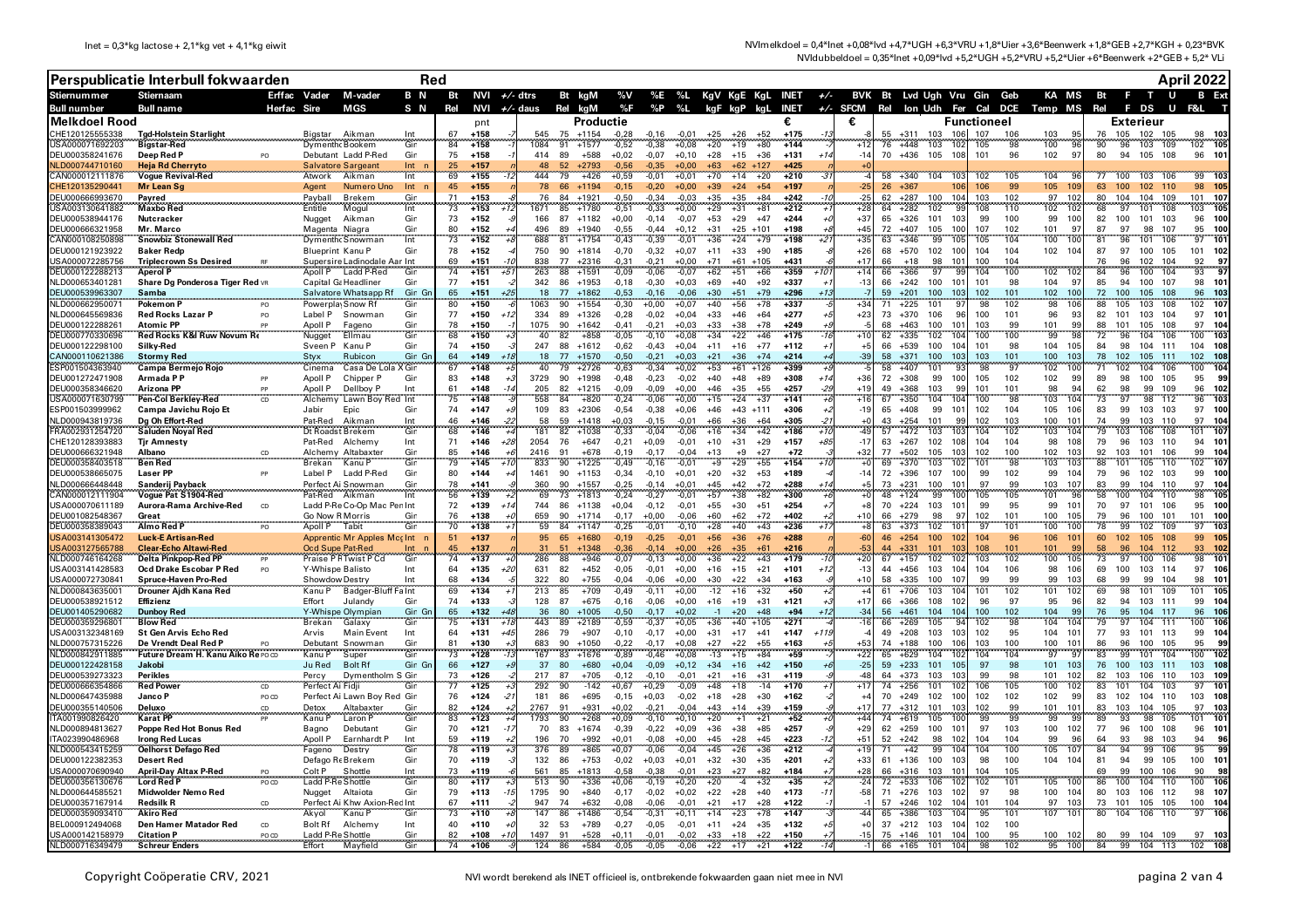NVImelkdoel = 0,4\*lnet +0,08\*lvd +4,7\*UGH +6,3\*VRU +1,8\*Uier +3,6\*Beenwerk +1,8\*GEB +2,7\*KGH + 0,23\*BVK NVIdubbeldoel = 0,35\*lnet +0,09\*lvd +5,2\*UGH +5,2\*VRU +5,2\*Uier +6\*Beenwerk +2\*GEB + 5,2\* VLi

|                                    | Perspublicatie Interbull fokwaarden                      |             |                                       | Red                              |            |          |                   |       |              |                                |                      |                    |                    |                                  |                                |                                                          |                | <b>April 2022</b> |                                |                       |                          |            |                                                        |          |                              |                                       |
|------------------------------------|----------------------------------------------------------|-------------|---------------------------------------|----------------------------------|------------|----------|-------------------|-------|--------------|--------------------------------|----------------------|--------------------|--------------------|----------------------------------|--------------------------------|----------------------------------------------------------|----------------|-------------------|--------------------------------|-----------------------|--------------------------|------------|--------------------------------------------------------|----------|------------------------------|---------------------------------------|
| <b>Stiernummer</b>                 | <b>Stiernaam</b>                                         |             | Erffac Vader                          | M-vader                          | B N        |          | Bt NVI $+/-$ dtrs |       |              | Bt kgM                         |                      |                    |                    |                                  |                                | %V %E %L KgV KgE KgL INET +/- BVK Bt Lvd Ugh Vru Gin Geb |                |                   |                                |                       |                          |            |                                                        |          | KA MS Bt F T U               | <b>B</b> Ext                          |
| <b>Bull number</b>                 | <b>Bull name</b>                                         | Herfac Sire |                                       | MGS                              | S N        | Rel      |                   |       |              | NVI $+/$ - daus Rel kgM        | %F                   |                    | %P %L              | kgF kgP kgL                      |                                |                                                          | €              |                   |                                |                       |                          |            | INET +/- SFCM Rel lon Udh Fer Cal DCE Temp MS Rel F DS |          |                              | U F&L                                 |
| Melkdoel Rood<br>NLD000669633225   | <b>Blue Car</b>                                          |             | <b>Brasil Rf Glorious</b>             |                                  | Gin        | 73       | nnt<br>$+104$     |       | 102          | $+233$<br>85                   | Productie<br>$+0,01$ | $+0,22$            | $+0.02$            | $+11$<br>$+27$                   | $+12$                          | €<br>$+137$                                              |                | 66                | $+578$<br>102                  |                       | <b>Functioneel</b><br>99 | 101        | 104 100                                                | 82       | Exterieur<br>96<br>102 105   | 99<br>101                             |
| DEU000358827416                    | Ayol-Red P                                               |             | Akyol                                 | Kanu P                           | Gin        | 74       | $+102$            | $+1$  | 161          | 87<br>$+1761$                  | $-0.77$              | $-0.31$            | $+0.06$            | $+2$<br>$+32$                    | $+86$                          | $+16'$                                                   | $-15$          | 66                | $+291$<br>99                   | 104                   | 99                       | 102        | 100<br>106                                             | 85       | 105<br>104                   | 106<br>99<br>105                      |
| CHE120111155764                    | <b>Swissbec Alo-York</b>                                 |             | <b>Brekem</b>                         | Observer                         | Int        | 74       | $+100$            |       | 1175         | $-81$<br>$+927$                | $-0.28$              | $-0.07$            | $+0.00$            | $+16$<br>$+27$                   | $+42$                          | $+157$                                                   | $+22$          | 65                | 102<br>$+180$                  |                       | 100                      | 101        | 104<br>10:                                             | 79       | 94<br>99                     | 109<br>97<br>101                      |
| DEU000769439090<br>NLD000878890750 | <b>Capple P</b><br>Visstein Pelican P                    | PO<br>PO CD | Colt P<br>Perfect Ai Colt P           | Destry                           | Gin<br>Gin | 81<br>73 | $+100$<br>$+99$   |       | 833<br>112   | 90<br>$+1314$<br>86<br>$+634$  | $-0.86$<br>$+0.15$   | $-0.31$<br>$+0.05$ | $-0.04$<br>$-0.06$ | $-23$<br>$+18$<br>$+42$<br>$+27$ | $+56$<br>$+24$                 | $+42$<br>$+206$                                          | -5             | 73 +389<br>67     | 102<br>$+166$<br>101           | 105<br>99             | 101<br>98                | 101<br>98  | 101<br>105<br>98<br>105                                | 88<br>81 | 93<br>99<br>100<br>103 107   | 109<br>97 101<br>98<br>103            |
| JLD000543312138                    | De Vrendt Milkyway                                       | CD          | Mitev                                 | Lawn Boy Red Gin                 |            | 79       | $+98$             |       | 295          | 89<br>$+939$                   | $-0.10$              | $-0.03$            | $+0.05$            | $+33$<br>$+31$                   | $+47$                          | $+211$                                                   | $+63$          | 74                | 100<br>$+55$                   |                       | 104                      | 101        | 98<br>107                                              | 85       | 93<br>97                     | 95<br>99<br>94                        |
| BEL000712189123                    | <b>Kasper Ter Corpen</b>                                 | PO          | Debutant                              | Titanium                         | Gin        | 80       | $+97$             |       | 1010         | 90<br>$+414$                   | $-0.03$              | $+0.11$            | $+0.05$            | $+16$<br>$+24$                   | $+23$                          | $+139$                                                   | $-37$          | 71                | $+260$<br>101                  | 104                   | 103                      | 99         | 100<br>9                                               | 81       | 102<br>105                   | 103<br>108<br>95                      |
| JSA003138384017<br>RA000802065676  | <b>Wormont Russ PP-Red</b><br>Grilo Red                  |             | Laron P                               | Lovola-P Supershot<br>Mascol     | Int<br>Gin | 59<br>80 | +96<br>+95        |       | 232<br>972   | 80<br>$+1100$<br>86<br>$+925$  | $-0.46$<br>$-0.39$   | $-0.06$<br>$-0,16$ | $+0.00$<br>$+0.06$ | $+6$<br>$+34$<br>$+6$<br>$+19$   | $+50$<br>$+48$                 | $+167$<br>$+105$                                         | $-18$<br>$-35$ | 39<br>72          | $+299$<br>103<br>103<br>$+520$ | 10                    | 101<br>99                | 98<br>97   | 107<br>108<br>100<br>98                                | 72<br>86 | 94<br>101<br>104<br>104      | 112<br>103<br>96<br>104<br>103<br>101 |
| DEU000360239921                    | <b>Achilles</b>                                          |             | Hypnotic Kingboy                      |                                  | Int Gi     | 56       | $+95$             |       | 89           | 72<br>$+760$                   | $-0,09$              | $-0,24$            | $-0.01$            | $+26$                            | $+6$<br>$+34$                  | $+89$                                                    | $-42$          | 46                | $+164$<br>103                  | 102                   | 102                      | 98         | 98<br>99                                               | 63       | 98<br>105                    | 114<br>102<br>10 <sup>1</sup>         |
| DEU000666485777                    | Symplex                                                  |             |                                       | Dymenth Numero Uno               | Gin<br>Gin | 78       | +93               |       | 345          | 89<br>$+1073$                  | $-0,26$              | $-0,17$            | $+0,04$            | +24<br>+23                       | +53                            | +161                                                     |                | 71                | $+191$<br>98                   | 10 <sup>1</sup>       | 98                       | 102        | 101<br>103                                             | 84       | 97<br>102                    | 109<br>100<br>104                     |
| EU000356348098<br>NLD000712463939  | Lake-Red<br><b>BFT</b> Genaro                            |             | Ladd P-Re Super<br>Amor-Rec Destry    |                                  | Gin        | 82<br>73 | $+93$<br>$+93$    |       | 936<br>114   | 90<br>+889<br>86<br>$-250$     | $-0,36$<br>$+0,42$   | $-0,22$<br>$+0,01$ | $+0,07$<br>$-0,05$ | $+7$<br>$+12$<br>$+22$           | $+47$<br>-8<br>$-15$           | $+78$<br>+9                                              | $+72$          | 74<br>67          | 104<br>$+314$<br>$+288$<br>100 | 101<br>103            | 102<br>100               | 103<br>105 | 97<br>10 <sup>1</sup><br>99<br>103                     | 88<br>82 | 98<br>105<br>87<br>93        | 109<br>94<br>102<br>112<br>96<br>99   |
| USA000072002143                    | Aprilday-Cg Symphony Red                                 |             | <b>Dymenth</b> Altaiota               |                                  | Gin        | 80       | $+92$             |       | 742          | 90<br>$+1516$                  | $-0,58$              | $-0.43$            | $+0.12$            | $+11$<br>$+13$                   | $+81$                          | $+101$                                                   |                | 72                | $+189$<br>98                   | 103                   | 103                      | 103        | 104<br>96                                              | 86       | 100<br>105                   | 110<br>101<br>107                     |
| JSA003129340665                    | Bacon-Hill Dubday 2929 Red                               |             | Kenmore Altaiota                      |                                  | Int        | 63       | $+89$             |       | 466          | 75<br>$+1545$                  | $-0,30$              | $-0.38$            | $+0.00$            | $+40$<br>$+18$                   | $+70$                          | $+179$                                                   | $-25$          | 56                | $+105$<br>100                  | 100                   | 105                      | 102        |                                                        | 68       | 101<br>103                   | 105<br>110<br>98                      |
| DEU000359175801<br>DEU000121015473 | Korn Red P                                               |             | Kajak P                               | Brekem                           | Gin<br>Int | 71<br>56 | $+85$<br>+85      |       | 126<br>206   | 86<br>$+1088$<br>81<br>$+690$  | $-0.06$<br>$-0.17$   | $-0,01$<br>$-0.11$ | $-0.07$<br>$+0.00$ | $+43$<br>$+38$<br>$+16$<br>$+15$ | $+43$<br>$+31$                 | $+259$<br>$+104$                                         | $-24$<br>$+82$ | 62<br>47          | $+250$<br>98<br>$+244$         | $10^{\circ}$          | 98                       | 96<br>103  | 106 104                                                | 84<br>74 | 103<br>103<br>93<br>93       | 99<br>99<br>100<br>97<br>102<br>96    |
| EL000158379751                     | Riga<br>Playboy Red Des Grands Trix                      |             | Vr Cigar<br>Payball                   | Faber (red)<br>Brekem            | Gin        | 75       | $+84$             |       | 185          | 85<br>$+1165$                  | 0.31                 | $-0.21$            | $+0.01$            | $+23$                            | $+22$<br>$+54$                 | $+155$                                                   | $-31$          | 66                | $+154$<br>99                   | 10                    | 100                      | 100        | 100<br>10                                              | 83       | 97<br>104                    | 107<br>112<br>101                     |
| UX000199246933                     | Redmagic                                                 |             |                                       | Headliner Man-O-Man              | Int        | 68       | $+83$             |       | 2412         | 75<br>$+1505$                  | $-0.43$              | $-0.27$            | $-0.01$            | $+26$<br>$+28$                   | $+68$                          | $+190$                                                   |                | 58                | $+123$<br>97                   | 103                   | 99                       | 97         | 100<br>96                                              | 74       | 96<br>104                    | 103<br>99<br>100                      |
| DNK000000037769                    | Vr Erkki Edison                                          |             |                                       | Vr Uutelai Viking Red Fac Int    |            | 75       | +82               |       | 1169         | 86<br>$+420$                   | $-0.33$              | $+0.08$            | $+0.01$            | $-10$<br>$+22$                   | $+20$                          | $+75$                                                    | $+76$          | 69                | $+380$<br>99                   | 104                   |                          | 102        |                                                        | 80       | 88<br>86                     | 97<br>94<br>90                        |
| JSA003012503542<br>DEU000358442822 | Aprilday Epiphany P-Red<br><b>Cogent District Red</b>    |             | Chipper P Soto<br>Debutant Snow Rf    |                                  | Gin<br>Int | 75<br>68 | $+81$<br>$+80$    |       | 1017<br>527  | 84<br>$+1613$<br>84<br>$+1002$ | $-0.34$<br>$-0.43$   | $-0.20$<br>$-0.09$ | $+0.05$<br>$-0.01$ | $+39$<br>$+38$<br>$+28$<br>$+5$  | $+78$<br>$+45$                 | $+261$<br>$+139$                                         | $+27$<br>$-29$ | 68<br>$57 + 157$  | 99<br>$+177$<br>100            | -97<br>102            | 103<br>99                | 101<br>101 | 104<br>99<br>93<br>99                                  | 86<br>81 | 97<br>102<br>98<br>102       | 92<br>99<br>108<br>111<br>98<br>104   |
| VLD000671000936                    | <b>Red Rocks Action</b>                                  |             | Aikman                                | Glorious                         | Gin        | 75       | $+79$             |       | 131          | 86<br>+61                      | $+0,56$              | $+0,22$            | $-0,09$            | $+49$<br>$+20$                   | -5                             | $+183$                                                   | $+14$          | 68                | $+188$<br>102                  | 100                   | 98                       | 101        | $\frac{94}{96}$<br>$\mathbf{q}$                        | 79       | 103<br>101                   | 101<br>96<br>-99                      |
| AN000110063479                     | <b>Dulet Apollo Red</b>                                  |             | Sunfish                               | Mr Savage                        | Int        | <br>57   | $+79$             |       | 113          | 74 +1111                       | -0.61                | $-0.22$            | -0.01              | $-7$<br>$+19$                    | $+50$                          | $+78$                                                    | $+17$          | 43                | $+183$<br>103                  | 100                   | 99                       | .<br>وو    | g.                                                     | 58       | 93<br>100                    | 112<br>103<br>97                      |
| NLD000534650005<br>GBR000000661561 | <b>Skoatter Tabit</b><br><b>Riverdane Artist Red</b>     |             | Tableau<br>Snow Rf                    | Mr Burns<br>Reflection           | Gin<br>Int | 76<br>68 | $+78$<br>$+77$    |       | 162<br>895   | 88<br>$+1568$<br>79<br>$+1555$ | $-0.63$<br>$-0.34$   | $-0,28$<br>$-0.23$ | $-0.09$<br>$-0.01$ | $+9$<br>$+29$<br>$+36$<br>$+33$  | $+63$<br>$+70$                 | $+157$<br>$+232$                                         | $+50$<br>$-20$ | 70<br>61          | $+268$<br>98<br>100<br>$+17$   | 100<br>100            | 97                       | 102<br>102 | 96<br>105<br>92<br>98                                  | 84<br>78 | 96<br>96<br>101<br>103       | 105<br>97<br>- 99<br>106<br>94<br>101 |
| DNK000000255324                    | <b>Lacoste Et</b>                                        |             | Larson                                | Destry                           | Gin        | 80       | $+74$             |       | 2113         | $+1089$<br>-91                 | $-0,21$              | $-0,19$            | $+0,08$            | $+29$<br>$+21$                   | $+57$                          | $+164$                                                   | $+41$          | 77                | $+54$<br>97                    | 102                   | -98                      | 96         | 104<br><b>gs</b>                                       | 80       | 94<br>100                    | 108<br>101<br>98                      |
| DEU000537322726                    | Desmond                                                  |             | Desk                                  | Malvoy                           | Gin        | 79       | $+72$             |       | 1492         | 90<br>$+1412$                  | $-0.48$              | $-0,16$            | $+0.04$            | $+17$<br>$+35$                   | $+68$                          | $+200$                                                   | $+37$          | 72                | $+247$<br>97                   | 96                    | 94                       | 95         | 98<br>103                                              | 77       | 96<br>98                     | 105<br>100<br>101                     |
| DEU000121125102<br>CAN000109127987 | <b>Astor Red</b>                                         |             | Aikman                                | Jotan Red<br>Raptown Altabaxter  | Gin<br>Int | 78<br>57 | $+72$<br>$+70$    |       | 600<br>38    | 90<br>$+1165$<br>71<br>$+661$  | $-0,40$<br>$-0,01$   | $-0,13$<br>$-0,05$ | $-0,05$<br>$+0,00$ | $+15$<br>$+29$                   | $+30$<br>$+48$<br>$+30$        | $+169$<br>$+148$                                         | $+10$<br>$-53$ | 71<br>51          | $-23$<br>99<br>$+280$<br>102   | 100                   | 102<br>100               | 104<br>101 | 98<br>98<br>101<br>95                                  | 86<br>67 | 105<br>104 103<br>105<br>106 | 100<br>104<br>111<br>107              |
| DNK000000038049                    | Gen-I-Beg Aikatown Red<br><b>Vr Wookie Wild</b>          |             |                                       | Vr Hallert Vikingred Cigar Int r |            | 55       | +69               |       | 399          | $-667$<br>-78                  | $+0,77$              | $+0,34$            | $+0,00$            | $+19$<br>$+28$                   | $+2$<br>$-30$                  | $+58$                                                    |                | $32 + 254$        | 103                            |                       |                          | 103        |                                                        |          |                              | 98                                    |
| DEU001404947190                    | Elio Red P                                               |             |                                       | Esperado Ladd P-Red              | Gin        | 80       | +68               |       | 876          | 90<br>+669                     | $-0,17$              | $-0,20$            | $+0,10$            | $+15$                            | $+6$<br>$+39$                  | $+68$                                                    |                | 72                | $+208$<br>101                  | 101                   | 97                       | 95         | 100<br>10 <sup>°</sup>                                 | 87       | 99<br>103 111                | 98<br>105                             |
| USA000072507673                    | Jenniton Aikman Rory-Red                                 |             | Aikman                                | Man-O-Man                        | Int        | 75       | $+67$             |       | 1672         | 84<br>$+991$                   | $-0,08$              | $-0,03$            | $+0,00$            | $+37$<br>$+33$                   | $+45$                          | $+227$                                                   |                | 69                | $-78$<br>98                    |                       | 105                      | 107        | 103<br>95                                              | 81       | 101<br>105                   | 104<br>98<br>102                      |
| TA004991240440<br>DEU000356919533  | Inseme De Pri Tigre R<br>Kryos                           |             | Prince Re Elayo<br>Kanu P             | Dellboy P                        | Int<br>Gin | 65<br>81 | $+67$<br>$+65$    |       | 1081<br>1577 | 72<br>$+1261$<br>90<br>$+1405$ | $-0,52$<br>$-0,77$   | $-0,21$<br>$-0,37$ | $+0,00$<br>$+0.15$ | $+7$<br>$+25$<br>$-11$<br>$+15$  | $+57$<br>$+78$                 | $+134$<br>$+62$                                          | $-20$<br>$-16$ | 53<br>73          | +187<br>102<br>$+446$<br>103   | 99<br>100             | 99<br>104                | 102<br>100 | 102 104<br>$100 - 10$<br>101                           | 72<br>88 | 99<br>103<br>101<br>104      | 106<br>99<br>103<br>106<br>98<br>103  |
| USA003128590793                    | Mr Eskdale Ross-Red                                      | .           | Kingboy                               | Earnhardt P                      | Int        | 49       | $+63$             |       | 115          | 69<br>$+1642$                  | $-0.49$              | $-0.34$            | $-0.01$            | $+25$<br>$+25$                   | $+74$                          | $+177$                                                   | $-72$          | 48                | $+144$                         |                       |                          | 102        |                                                        |          | 98<br>102                    | 107<br>95<br>101                      |
| BEL000157465563                    | <b>Maestro Des Grands Trix</b>                           |             | Snow Rf                               | <b>Red Rock</b>                  | Gin        | 75       | $+62$             |       | 304          | 80<br>$+1194$                  | $-0.07$              | $-0.10$            | $-0.05$            | $+47$<br>$+33$                   | $+50$                          | $+249$                                                   | $+12$          | 70                | $+26$<br>97                    | 100                   | 98                       | 101        | 95 104                                                 | 85       | 95<br>99                     | 100<br>95<br>- 96                     |
| DEU000816436045<br>NLD000881398762 | Akello<br>Stierkalf 9876                                 | CD          | Akvol<br>Alchemy                      | Fageno<br>Goldwyn                | Gin<br>Gin | 74<br>75 | $+59$<br>$+58$    |       | 245<br>228   | 88<br>$+885$<br>88<br>$\cdot$  | $-0.08$<br>$+0,09$   | $-0.13$<br>$-0.10$ | $+0.01$<br>$-0.04$ | $+32$<br>$+20$<br>$+7$           | $+41$<br>$-8$<br>$-3$          | $+162$<br>$-19$                                          | $-61$<br>$-17$ | 65<br>70          | $+118$<br>97<br>$+104$<br>99   | 104<br>109            | 97<br>95                 | 101<br>96  | 106<br>105<br>101<br>107                               | 83<br>80 | 108<br>106 101<br>95<br>101  | 102<br>105<br>102<br>111<br>95        |
| LUX000499171168                    | Mokabi                                                   | <b>VR</b>   | Mogul                                 | Man-O-Man                        | Gin        | 83       | $+57$             |       | 1645         | 90<br>$+811$                   | $-0,07$              | $-0,15$            | $+0.09$            | $+30$<br>$+16$                   | $+45$                          | $+142$                                                   | $+14$          | 75                | $+42$<br>95                    | 100                   | 100                      | 100        | 105<br>101                                             | 88       | 103<br>103                   | 110<br>99<br>106                      |
| USA000071181666                    | Sandy-Valley Clark P-Red                                 | PO CD       | Ladd P-Re Bolton                      |                                  | Int        | 61       | +57               |       | 141          | 73<br>+805                     | $-0,37$              | $-0.17$            | $-0.01$            | $+3$<br>$+14$                    | $+36$                          | $+75$                                                    | $-10$          | 62                | $+204$<br>104                  | 102                   | 97                       | 92         | 103<br>99                                              | 63       | 100<br>96                    | 105<br>92<br>97                       |
| USA000073828407                    | lha Advance P-Red                                        | PO<br>CD    | Kanu P                                | Numero Uno                       | Int<br>Int | 64<br>78 | $+57$<br>+56      |       | 152          | 81<br>$+1094$                  | $-0,62$              | $-0,35$            | $-0,01$            | -9                               | $+49$<br>$+7$                  | $+25$<br>$+115$                                          | $-22$          | 57<br>70          | 102<br>$+383$                  | 10<br>104             | 97                       | 102<br>105 | 103<br>107<br>-89                                      | 74       | 104 111<br>101               | 96<br>105<br>- 105                    |
| NLD000898807028<br>ISA003143029865 | Willem's-Hoeve Dekade<br>Kenmore Loval P Red             | PO          | Destry<br>.ovola-F                    | Mr Burns<br>Olympian             | Int        | 30       | +55               |       | 879          | 86<br>$+632$<br>52<br>+952     | $-0,23$<br>$-0,08$   | $-0,01$<br>$-0,21$ | $-0,01$<br>$+0,00$ | $+8$<br>$+22$<br>$-35$           | $+28$<br>$+43$                 | +148                                                     | $+8$           |                   | $-136$<br>98                   |                       |                          | 102        | 99                                                     | 82       | 100<br>96                    | 108<br>103                            |
| DEU000120708679                    | Punkt                                                    |             | R Fastrup Baldo                       |                                  | Int        | 57       | +55               |       | 204          | 82<br>$-354$                   | $+0,48$              | $+0,20$            | $+0,00$            | +22                              | $+3$<br>$-16$                  | $+54$                                                    | $+53$          | 49                | $-17$                          | 10 <sub>1</sub>       |                          | 99         |                                                        | 73       | 92<br>92                     | 94<br>101                             |
| NLD000874833179                    | <b>Drouner Aidh Red Chemie</b>                           | BR CD       |                                       | Alchemy Altabaxter               | Gin        | 78       | $+53$             |       | 156          | 88<br>$+381$                   | $-0,02$              | $-0,10$            | $+0,00$            | $+15$                            | $+5$<br>$+17$                  | $+57$                                                    | $+7$           | 72                | $+250$<br>101                  | 102                   | 99                       | 101        | 101<br>10 <sub>6</sub><br>94                           | 82       | 96<br>101                    | 108<br>94<br>100                      |
| DEU000536114052<br>EU000538447179  | Campus<br>Arethusa Redburst Redstream                    |             | Carmano Giseh<br>Lookout P Goldwvr    |                                  | Int        | 65<br>69 | +51<br>$+51$      |       | 90<br>833    | 79<br>$+587$<br>$+772$<br>81   | $-0,29$<br>$-0,55$   | $-0,15$<br>$-0,23$ | $-0,01$<br>$+0,00$ | $+1$<br>$-15$                    | $+8$<br>$+26$<br>$+7$<br>$+35$ | $+43$<br>$+8$                                            | $+14$          | 56<br>61          | $+258$<br>102<br>100<br>+64    | 10 <sup>1</sup><br>10 | 96<br>100                | 101<br>93  | 101<br>95<br>10                                        | 72<br>83 | 101<br>102<br>103<br>92      | 100<br>101<br>101<br>102<br>112<br>95 |
| CHE120118641024                    | <b>Flu Farm Cranberry</b>                                |             |                                       | Addiction Marbri Appelei Int     |            | 69       | $+50$             |       | 730          | 75<br>$-648$                   | $+0,61$              | $+0,18$            | $+0,01$            | $+17$<br>$-10$                   | $-29$                          | $-14$                                                    | $+27$          | 60                | $+127$<br>100                  | 106                   | 93                       | 104        | 101<br>101                                             | 77       | 95<br>100                    | 112<br>95<br>102                      |
| JSA000070560402                    | Golden-Oaks S Mirage-Red                                 | .           |                                       | Dymenth Alexander                | Int        | 72<br>76 | $+49$             |       | 1209         | 80<br>$+1491$                  | $-0,75$              | $-0.54$            | $-0.01$            | $-6$                             | $+1$<br>$+67$                  | $+12$                                                    | $+69$          | 66                | 99<br>$+230$                   | 10                    | 102                      | 96         | 100<br>$10^{\circ}$                                    | 78       | 103<br>98                    | 106<br>101<br>104<br>95               |
| JSA000070991519<br>CAN000011801450 | Tiger-Lily Dk Lowery-Red<br><b>Riverdown Unstopabull</b> |             | Dakker Destry                         | Dymenth Marbri Appelej Int       |            | 70       | $+49$<br>$+49$    | $+2!$ | 915<br>1409  | 85<br>$-699$<br>81<br>$+597$   | $+0,62$<br>$-0.44$   | $+0,13$<br>$-0.39$ | $+0,00$<br>$+0.00$ | $+15$<br>$-12$<br>$-13$          | $-32$<br>$-15$<br>$+27$        | $-40$<br>$-70$                                           | $-29$          | 69<br>57          | $-44$<br>100<br>$+224$ 103     | 103                   | 101<br>102               | 107<br>99  | 102<br>10<br>107<br>102                                | 82<br>84 | 91<br>85<br>93<br>105        | 105<br>96<br>116<br>99<br>107         |
| JLD000923757694                    | <b>Cogent Raeson</b>                                     |             |                                       | Snow Rf Badger-Bluff Fa Int      |            | 71       | $+48$             |       | 399          | 84<br>$+1674$                  | $-0.28$              | $-0.15$            | $+0.00$            | $+47$                            | +45<br>$+76$                   | +306                                                     | $-31$          | 62                | $-81$<br>94                    |                       | 102                      | 99         | 104<br>96                                              | 73       | 105<br>104                   | 106<br>104<br>98                      |
| DEU000769794526                    | <b>Dublin P</b>                                          | PO          | Drake                                 | Asterix F                        | Int        | 57       | $+47$             |       | 183          | 82<br>$+610$                   | $-0.16$              | $+0.09$            | $-0.01$            | $+13$<br>$+30$                   | $+27$                          | $+158$                                                   |                | 49                | $+2$                           |                       | 103                      | 99         |                                                        | 57       | 101<br>103                   | 100<br>96                             |
| GBR382702404479<br>DEU000538270556 | Debuty-Red                                               |             | Debonair Shottle                      |                                  | Int        | 47<br>80 | $+47$<br>+47      |       | 76           | 75<br>$+711$<br>88<br>$-13$    | $-0,17$              | $-0,08$            | $+0,00$            | $+17$<br>$+18$<br>$+40$          | $+32$<br>$+5$<br>$-9$          | $+119$<br>$+102$                                         | $+0$           | 41<br>72          | $+77$<br>100<br>،46            |                       | 99<br>101                | 93         | 100<br>10                                              | 84       | 104 108<br>105               | 97<br>- 105                           |
| RA004241976821                     | Perfection<br>lka Red PF                                 | CD<br>PP CD | Perfect Ai Selayo<br>Ladd P-Re Duparc |                                  | Gin<br>Gin | 78       | +46               |       | 231<br>195   | 88<br>$+1183$                  | $+0,50$<br>$-0,26$   | $+0,07$<br>$-0,08$ | $-0.10$<br>+0,03   | +28                              | +35<br>$+57$                   | $+219$                                                   | $-35$          | 71                | 100<br>$+178$<br>95            | 99                    | 101                      | 102<br>97  | 101<br>10                                              | 78       | 101<br>105                   | 104<br>102<br>97                      |
| BEL000210476234                    | <b>Dukefarm Morris-Red</b>                               |             | Fidelity                              | Spencer                          | Int        | 72       | $+45$             |       | 241          | 81<br>$+1188$                  | $-0,28$              | $+0,09$            | $+0,00$            | $+27$<br>$+51$                   | $+54$                          | $+282$                                                   | $+51$          | 64                | $-175$<br>97                   | 95                    | 98                       | 89         | 102<br>100                                             | 77       | 95<br>94                     | 100<br>- 99<br>102                    |
| DEU000537760007                    | Develop                                                  |             | Desk                                  | Malvoy                           | Gin        | 73<br>77 | $+45$             |       | 133          | 86<br>$+1130$                  | $-0,10$              | $-0,12$            | $-0,02$            | $+41$<br>$+29$                   | $+50$                          | $+220$                                                   | $-19$          | 67                | 98<br>$-38$                    | .99                   | 95                       | 99<br>100  | 97<br>100                                              | 82       | 101<br>102 101               | 100<br>97<br>97                       |
| JSA000070826950<br>TA016990385890  | Synergy Altamr P-Red<br>Largo P                          |             | Colt P<br>Laron P                     | Goldwyn<br>Ruacana               | Int<br>Gin | 75       | +45<br>+45        |       | 1291<br>135  | 87<br>$+1212$<br>87<br>$+21$   | $-0,56$<br>$+0,12$   | $-0,21$<br>$-0,01$ | $+0,00$<br>$+0,01$ | $+1$<br>$+24$<br>$+11$           | $+55$<br>$+0$<br>$+2$          | $+117$<br>$+24$                                          | $+45$<br>$-7$  | 67<br>70          | 97<br>+46<br>$+269$<br>103     | 104                   | 103<br>93                | 94         | 101<br>100<br>97<br>95                                 | 77<br>78 | 94<br>98<br>96<br>99         | 106<br>92<br>106<br>93<br>98          |
| JSA000069404886                    | <b>Blumenfeld De Prince-Red</b>                          | CD          | Destry                                | Tovstory                         | Int        | 83       | $+44$             |       | 6150         | 88<br>$+1017$                  | $-0,55$              | $-0,14$            | $+0,00$            | $-5$                             | $+24$<br>$+46$                 | $+102$                                                   |                | 74                | $-51$<br>97                    | 103                   | 98                       | 102        | 103 101                                                | 90       | 95<br>102 105                | 100<br>101                            |
| JLD000693369657                    | <b>Eduvik Red</b>                                        |             | Lawn Bov Shottle                      |                                  | Int        | 72       | $+44$             |       | 1442         | 76<br>$+1528$                  | $-1,01$              | $-0,38$            | $-0,01$            | $-30$<br>$+18$                   | $+69$                          | $+32$                                                    |                | 67                | $+525$<br>100                  |                       | 103                      | 94         | 103                                                    | 84       | 95<br>101                    | 105<br>98<br>94                       |
| NLD000660420868<br>DEU000538397182 | <b>Delta Douane-Red</b><br><b>Santoro Red</b>            |             | Kanu P                                | Arrovo<br>Debutant Snowmar       | Gin<br>Int | 76<br>43 | $+43$<br>+39      |       | 715<br>1314  | 90<br>$+666$<br>63<br>$+1293$  | $-0,36$<br>$-0,56$   | $-0,09$<br>$-0,27$ | $+0,09$<br>$-0,01$ | $-2$<br>$+16$<br>$+5$<br>$+21$   | $+38$<br>$+58$                 | $+73$<br>$+114$                                          | $-40$          | 72<br>45          | $+339$<br>101<br>$+28$<br>99   | 100                   | 102                      | 101<br>101 | 102 104                                                | 81 100   | 104 105                      | 100<br>103                            |
| CAN000009626893                    | Morsan Afterburn                                         |             | Aftershoc Goldwyn                     |                                  | Int        | 76       | $+36$             |       | 720          | 81<br>$+866$                   | $-0,53$              | $-0,45$            | $+0,00$            | $-9$                             | $-10$<br>$+39$                 | $-48$                                                    | $+53$          | 70                | 102<br>$+346$                  | 10                    | 103                      | 99         | 107<br>9                                               | 85       | 93<br>96                     | 94<br>105<br>-97                      |
| FRA006357413898                    | <b>Idel Red</b>                                          |             | Gesnow F Destry                       |                                  | Gin        | 80       | $+35$             |       | 869          | 87<br>$+261$                   | $+0,29$              | $+0,00$            | $+0,06$            | $+36$                            | $+9$<br>$+17$                  | $+118$                                                   |                | $72 + 18$         | 101                            | 101                   | 94                       | 95         | 98<br>102                                              | 86       | 94<br>100 107                | 96<br>100                             |
| DEU000537387580                    | Albaran                                                  | CD          | Almondo Short Cut                     |                                  | Gin        | 72       | $+35$             |       | 131          | 86<br>$+550$                   | $-0,42$              | $-0,12$            | $+0,06$            | $-12$                            | $+9$<br>$+30$                  | $+21$                                                    | $+36$          | 65 +136           | 100                            | 99                    | 100                      | 102        | 101<br>101                                             | 80       | 96 100 109                   | 103<br>105                            |